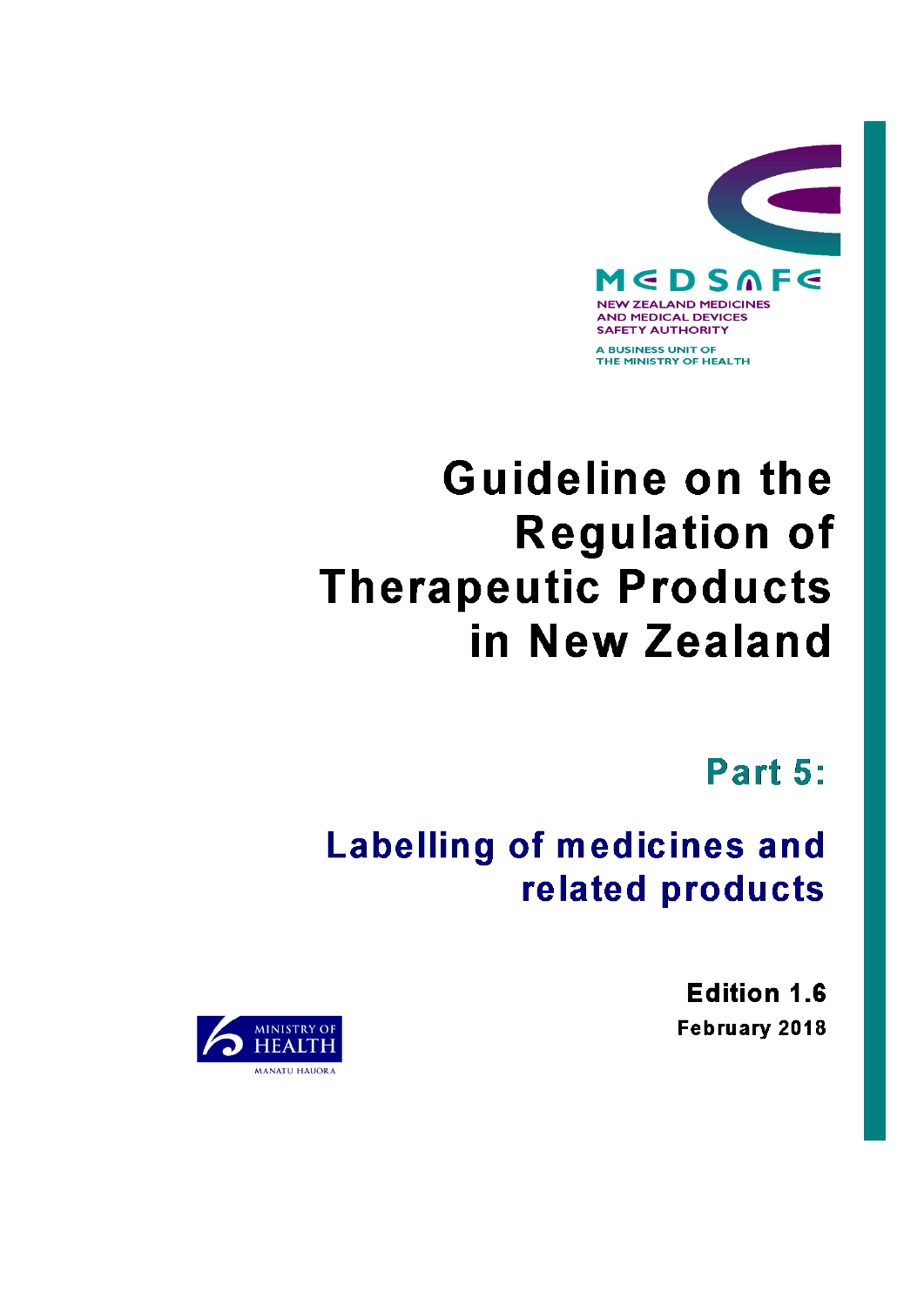### **Section 1: Legislation relating to the labelling of medicines and related products**

#### **Section summary**

*This section lists the legislation regulating the labelling of medicines and related products.*

The following legislation governs the labelling of medicines (including Controlled Drugs used as medicines) and related products supplied in New Zealand.

#### *Medicines Act 1981:*

- [Section 2:](http://www.legislation.govt.nz/act/public/1981/0118/latest/whole.html#DLM53795) Interpretation (definition of container, label and package)
- [Section 17:](http://www.legislation.govt.nz/act/public/1981/0118/latest/whole.html#DLM55034) Manufacturers, wholesalers, packers of medicines, and operators of pharmacies to be licensed
- [Section 44:](http://www.legislation.govt.nz/act/public/1981/0118/latest/whole.html#DLM55467) Containers and packages of medicines
- [Part 7:](http://www.legislation.govt.nz/act/public/1981/0118/latest/whole.html#DLM56097) Related Products

#### *Medicines Regulations 1984:*

- [Regulation 2:](http://www.legislation.govt.nz/regulation/public/1984/0143/latest/whole.html#DLM95672) Interpretation
- $\epsilon$  [Regulations 12 to 25](http://www.legislation.govt.nz/regulation/public/1984/0143/latest/whole.html#DLM96155) inclusive

#### *Misuse of Drugs Regulations 1977:*

[Regulation 25:](http://www.legislation.govt.nz/regulation/public/1977/0037/latest/whole.html#DLM55378) Labelling of Containers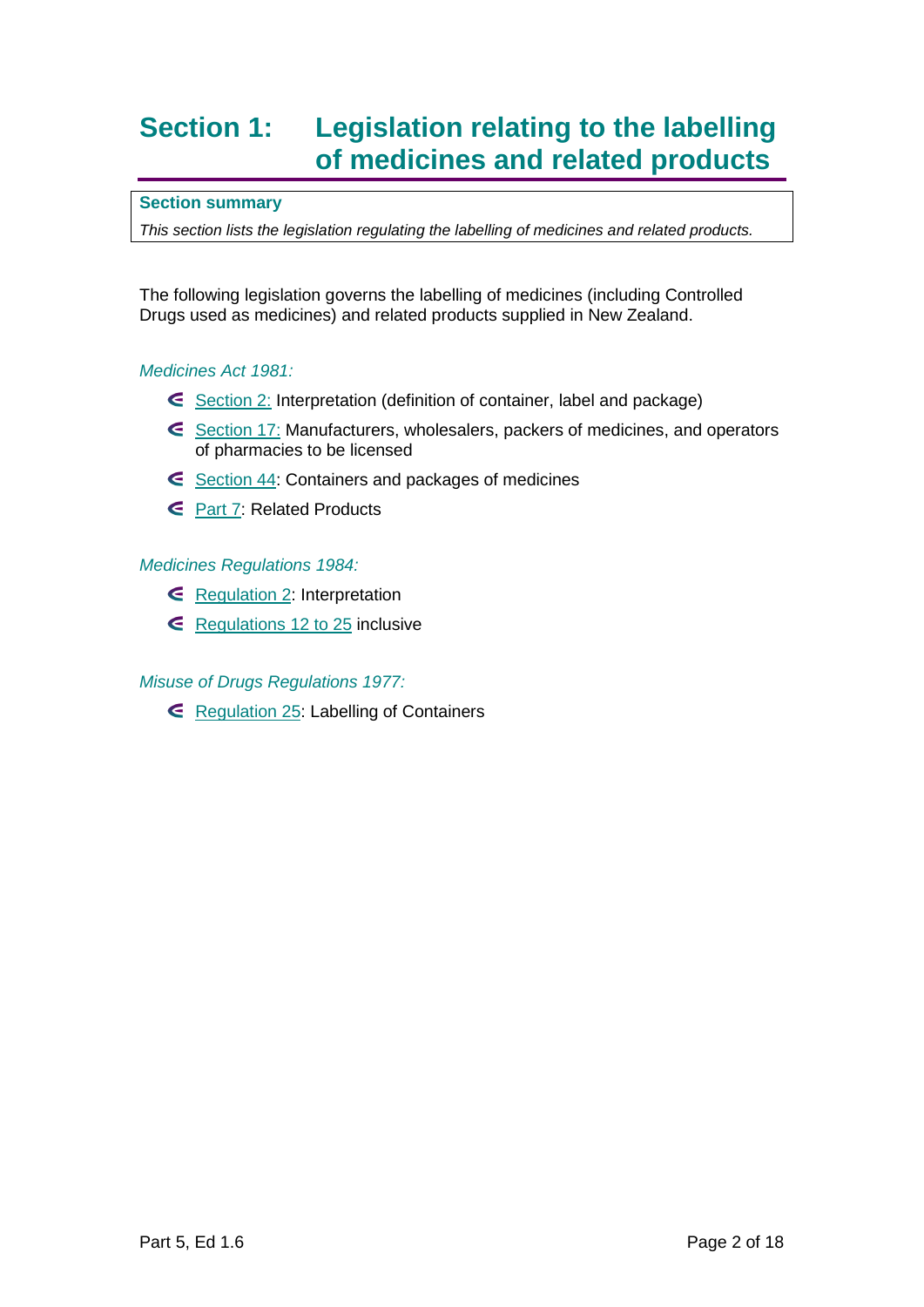### **Section 2: Mandatory labelling requirements for medicines and related products**

#### **Section summary**

*This section provides information on the mandatory content and format of labels for medicines and related products, explains when an exemption from a particular labelling requirement may be available, and describes matters that need to be taken into account in developing compliant labelling.*

#### **2.1. Introduction**

[Section 44 of the Medicines Act 1981](http://www.legislation.govt.nz/act/public/1981/0118/latest/whole.html#dlm53790) requires that all medicine containers are labelled "in the prescribed manner". Part 4 [of the Medicines Regulations 1984](http://www.legislation.govt.nz/regulation/public/1984/0143/latest/whole.html?search=ts_regulation_Medicines+Regulations+1984_resel&p=1#dlm95668) sets out detailed requirements for the content and layout of labels for medicines and related products.

Product sponsors must ensure labels include all of the required information and that the appearance and layout of the label are designed to maximise the safe use of the medicine. An exemption from compliance with particular labelling requirements for medicines may be granted in certain circumstances.

This section of the guideline provides information on the labelling requirements set out in the Medicines Regulations and the Misuse of Drugs Regulations and the way that those requirements are applied in particular situations. It also provides guidance on how and when labels should be submitted for approval and when a labelling exemption may be requested.

[Section 4](#page-15-0) of this guideline provides guidance on labelling practices that, while not mandatory, are considered best practice for medicine labelling. Sponsor companies are **strongly recommended** to apply best practice concepts when designing labels.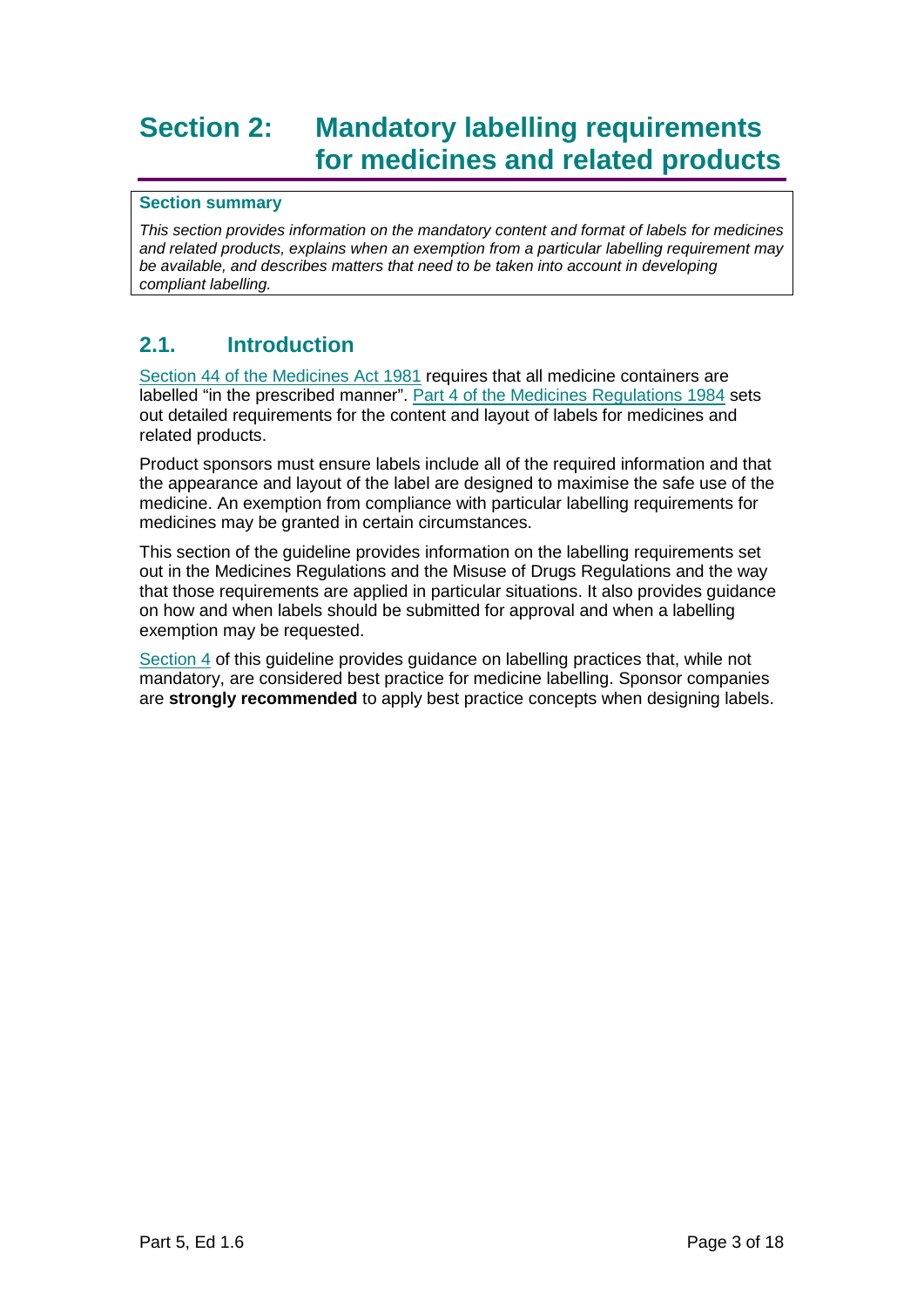#### <span id="page-3-0"></span>**2.2. Label content requirements for medicines and related products**

Labels for all medicines and related products must:

- $\epsilon$  contain all the mandatory requirements in English
- $\epsilon$  present information in the required position and style, if this is specified
- $\epsilon$  be legible and durable.

The Medicines Act 1981 defines the terms *container* and *package*. A medicine can have only one *container*. Bottles, tubes, ampoules, sachets and blisters are examples of containers. A container may be enclosed in a package, and there may be multiple layers of packaging. Cardboard boxes are a common form of package used for medicines.

The Medicines Regulations 1984 set specific requirements for the labelling of medicine containers and packages. Controlled Drugs used as medicines must be labelled in compliance with the Medicines Regulations 1984 and the Misuse of Drugs Regulations 1977. However, where there is conflict between the two sets of requirements (eg, a different classification statement), the Misuse of Drugs labelling requirements prevail.

The legislation specifies the minimum information requirements for labels. It does not prohibit the inclusion of other information relevant to the safe use of the medicine (for example statements about the presence of allergens such as lactose or gluten).

The information requirements for containers and packages are generally the same. However, reduced requirements apply if the medicine or related product is supplied in one of the types of container specified in regulation 15 [of the Medicines](http://www.legislation.govt.nz/regulation/public/1984/0143/latest/DLM96166.html?search=ts_regulation_medicines_resel&p=1)  [Regulations,](http://www.legislation.govt.nz/regulation/public/1984/0143/latest/DLM96166.html?search=ts_regulation_medicines_resel&p=1) provided the container is only to be supplied in a fully labelled package.

The types of container to which the reduced labelling requirements apply are:

- an individual container enclosing a single dose, where that container is made of sheet material and is not attached to other containers (eg, a sachet or foil pouch enclosing a trans-dermal patch, a single tablet or a single dose of a powder)
- $\epsilon$  a container that is made of sheet material and is part of a strip of containers, where each compartment in the strip encloses a single dose (eg, strip or blister packs)
- a small container that is not made of sheet material and has a volume of not more than 20 mL (eg, vial, ampoule, cartridge, single-dose eye drops).

The minimum information required to appear on the label of such containers is the name of the medicine, the names and quantities of the active ingredients, the batch number and the expiry date. In the case of a strip pack the name of the medicine and the names and quantities of the active ingredients must appear at least once in relation to every two dose units if individual doses are readily detachable. Otherwise, the information is only required to appear once on each strip of containers.

The Director-General has issued a labelling exemption under [regulation 12\(5\)](http://www.legislation.govt.nz/regulation/public/1984/0143/latest/DLM96155.html?search=ts_regulation_medicines_resel&p=1) so that only the trade name or appropriate designation of the medicine or related product is required to appear on the label of:

 $\epsilon$  a container (other than an aerosol container) of a medicine that is a gas, with a capacity not exceeding 250 litres water capacity, that is of a type commonly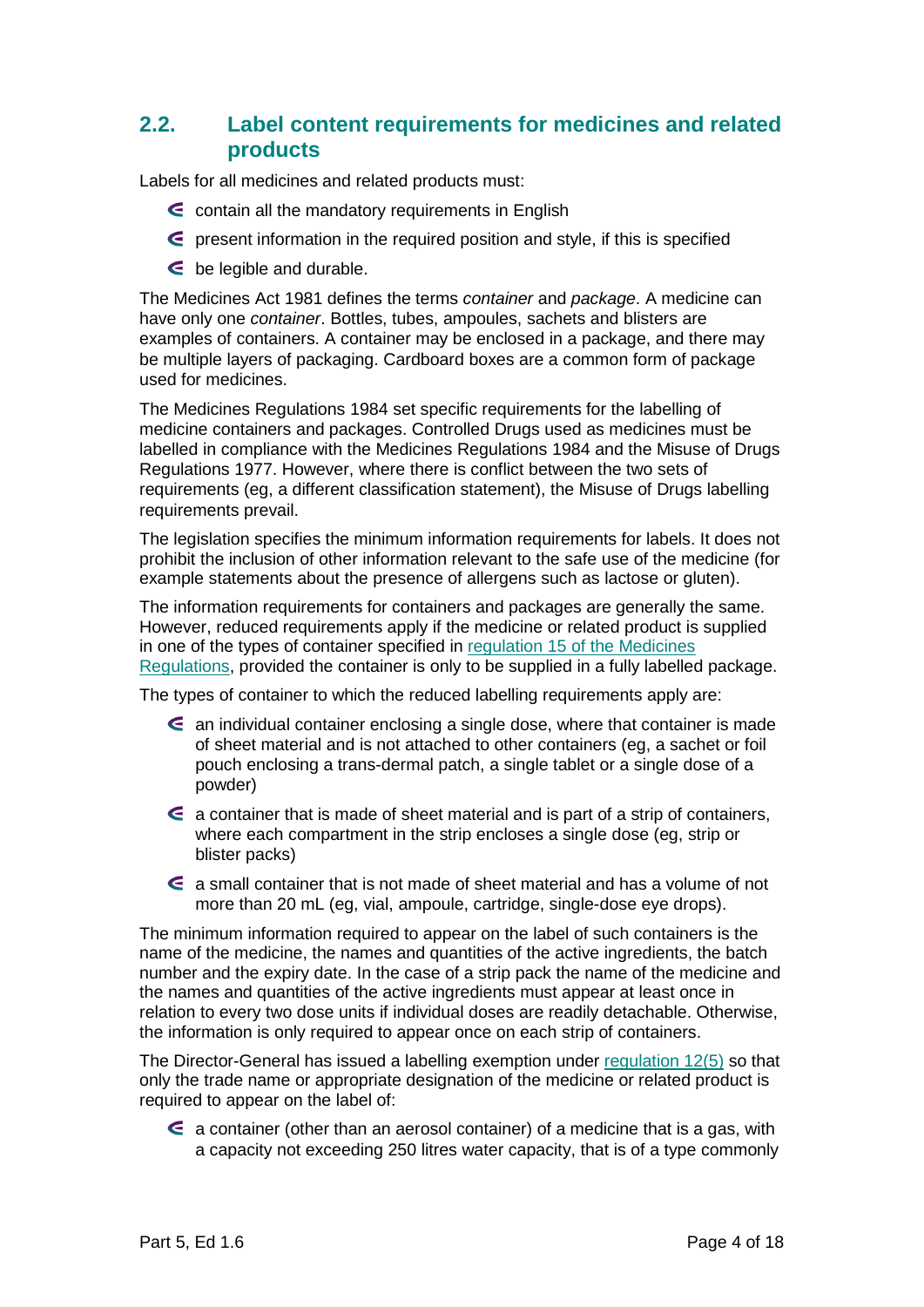used for storing or transporting gases in compressed, liquefied or dissolved form.

[Regulation 16](http://www.legislation.govt.nz/regulation/public/1984/0143/latest/DLM96169.html?search=ts_regulation_medicines_resel&p=1) specifies the information that must appear on the Principal Display Panel (PDP), which is the portion of the label that is clearly visible in a normal storage situation. All other required information may be placed either on the PDP or on another part of the label.

Requirements for the content of medicine and related product labels and the positioning of label statements are set out in [Part 4 of the Medicines Regulation](http://www.legislation.govt.nz/regulation/public/1984/0143/latest/whole.html#DLM96155)  [1984.](http://www.legislation.govt.nz/regulation/public/1984/0143/latest/whole.html#DLM96155)

A diagrammatic and summarised representation of the labelling requirements for medicines and related products is provided in the following figures:

**Figure A** shows the labelling requirements for medicine labels.

**Figure B** shows the labelling requirements for related products.

The boxes in the diagram are coloured as follows:

- $\epsilon$  the numbered dark blue boxes<sup>[1](#page-4-0)</sup> show the information that must appear on the Principal Display Panel (PDP) of the label (see [regulation 15](http://www.legislation.govt.nz/regulation/public/1984/0143/latest/DLM96166.html?search=ts_regulation_medicines_resel&p=1) for further information)
- $\epsilon$  the numbered light blue boxes<sup>[2](#page-4-1)</sup> show the information that must appear somewhere on the label, but not required to appear on the PDP
- $\epsilon$  the pink boxes<sup>[3](#page-4-2)</sup> provide additional guidance on meeting the labelling requirements
- $\epsilon$  the yellow box at the bottom of the diagram indicates when reduced requirements apply to certain types of container labels.

The figures are intended as a ready reference for those designing labels or assessing labels for compliance with the regulations. Because the information in the diagrams is in summarised form, the regulations should be consulted for further detail on the requirements for the labelling of medicines and related products.

 $\ddot{\phantom{a}}$ 

<span id="page-4-0"></span><sup>1</sup> On black and white print-outs dark blue boxes can be identified by their single solid boundary line

<span id="page-4-1"></span><sup>&</sup>lt;sup>2</sup> On black and white print-outs light blue boxes can be identified by their double solid boundary line

<span id="page-4-2"></span><sup>&</sup>lt;sup>3</sup> On black and white print-outs pink boxes can be identified by their dotted boundary line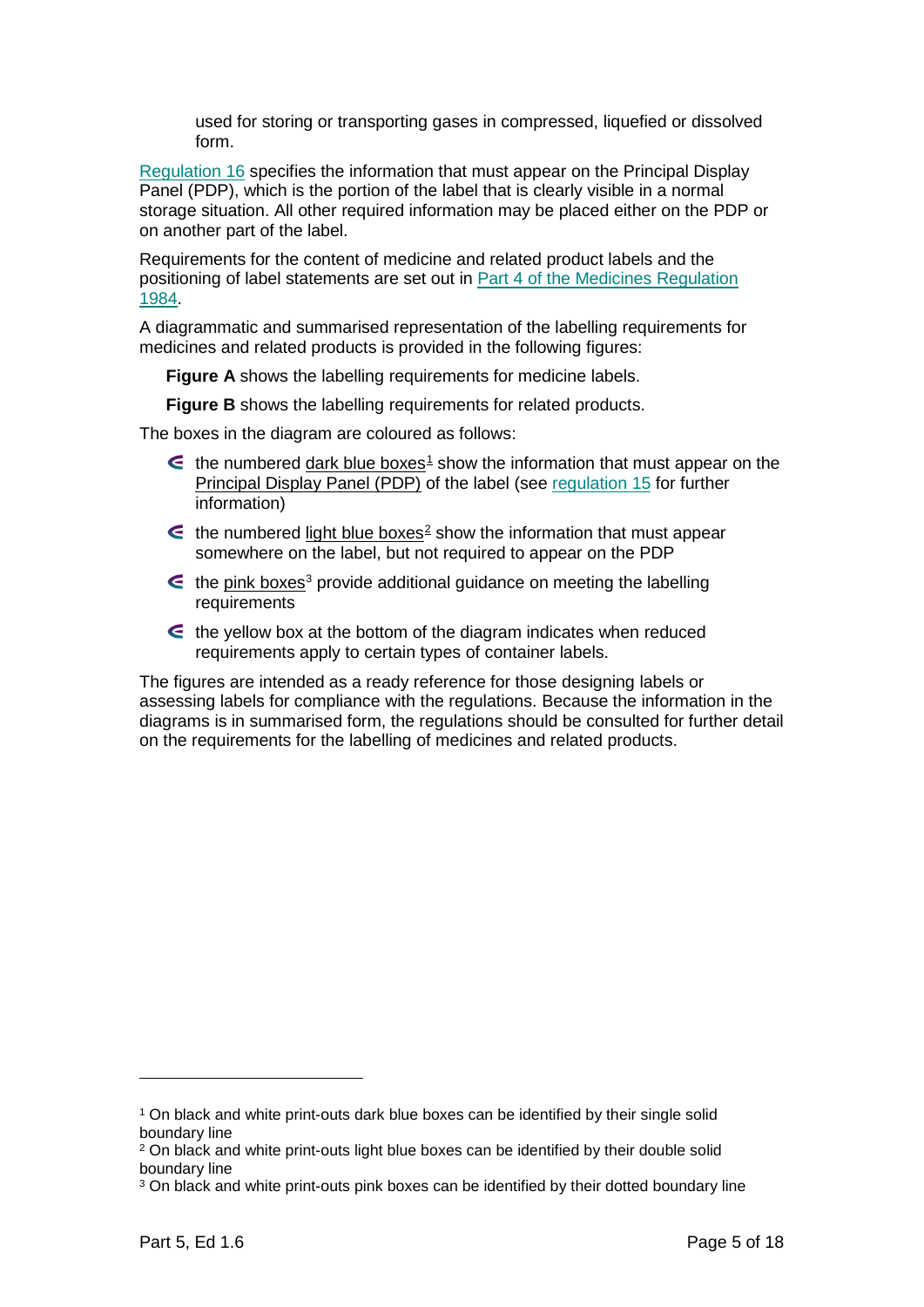#### Figure A: Requirements for medicine labels



The following reduced minimum requirements apply to the labelling of certain types of containers, provided the container is to be supplied in a fully **labelled package:**

- A container made of sheet material that encloses a single dose of medicine boxes 1, 2, 5 & 6.
- A small (maximum 20 mL) container not made of sheet material boxes 1, 2, 5 & 6.
- A container made of sheet material each enclosing a single dose of medicine boxes 1, 2, 5 & 6 on each strip plus boxes 1 and 2 at least once in relation to each two dose units where the containers are readily detached from the strip, or otherwise once per strip (eq. on a calendar pack).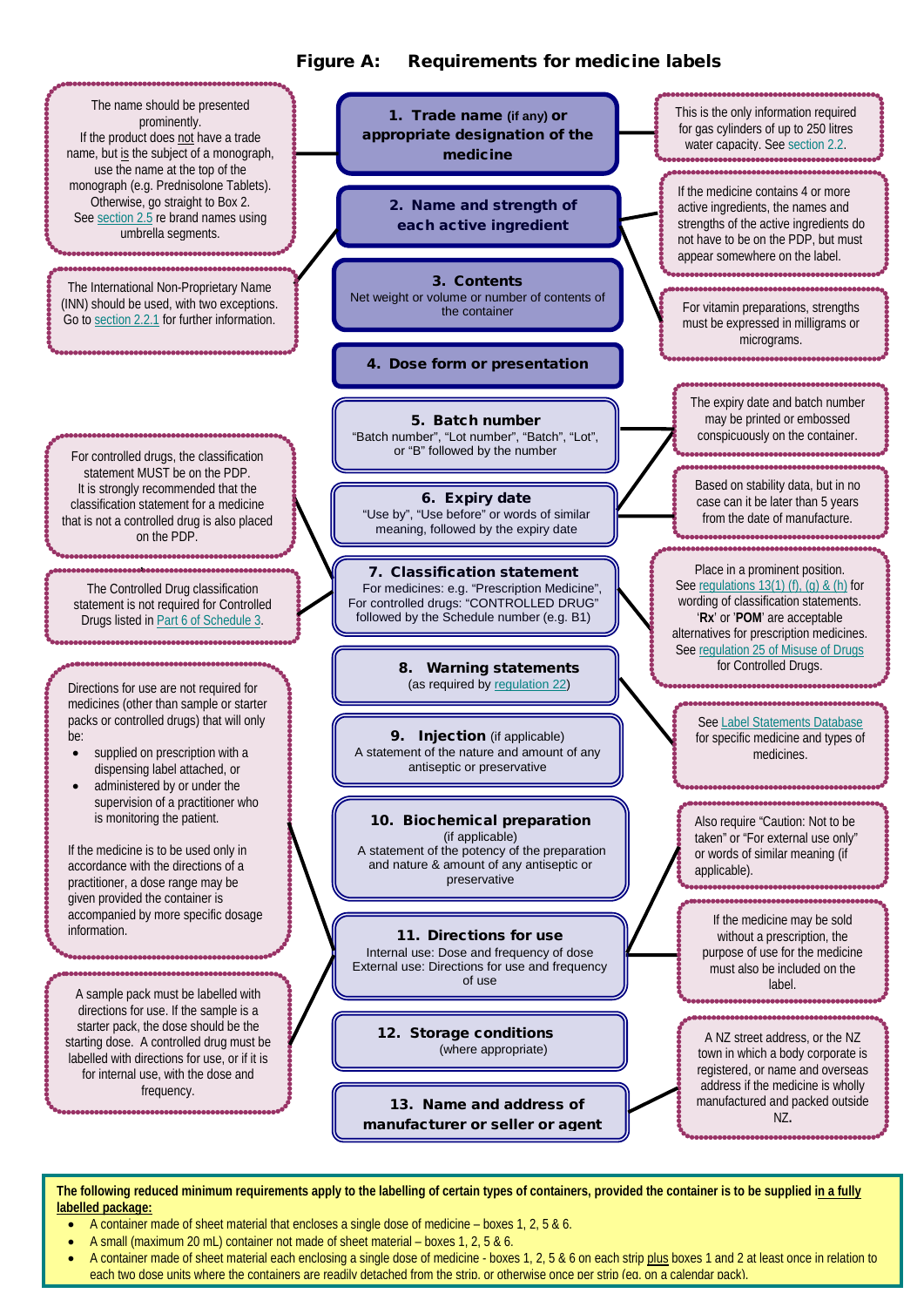#### Figure B: Requirements for related product labels



The following reduced minimum requirements apply to the labelling of certain types of containers, provided the container is to be supplied in a fully **labelled package:**

- A container made of sheet material that encloses a single dose of a related product boxes 1, 2 & 6. Box 7 if for internal use.
- A small (maximum 20 mL) container not made of sheet material boxes 1, 2 & 6. Box 7 if for internal use.
- A strip of containers made of sheet material each enclosing a single dose of a related product boxes 1, 2, & 6 on each strip plus box 7 if applicable.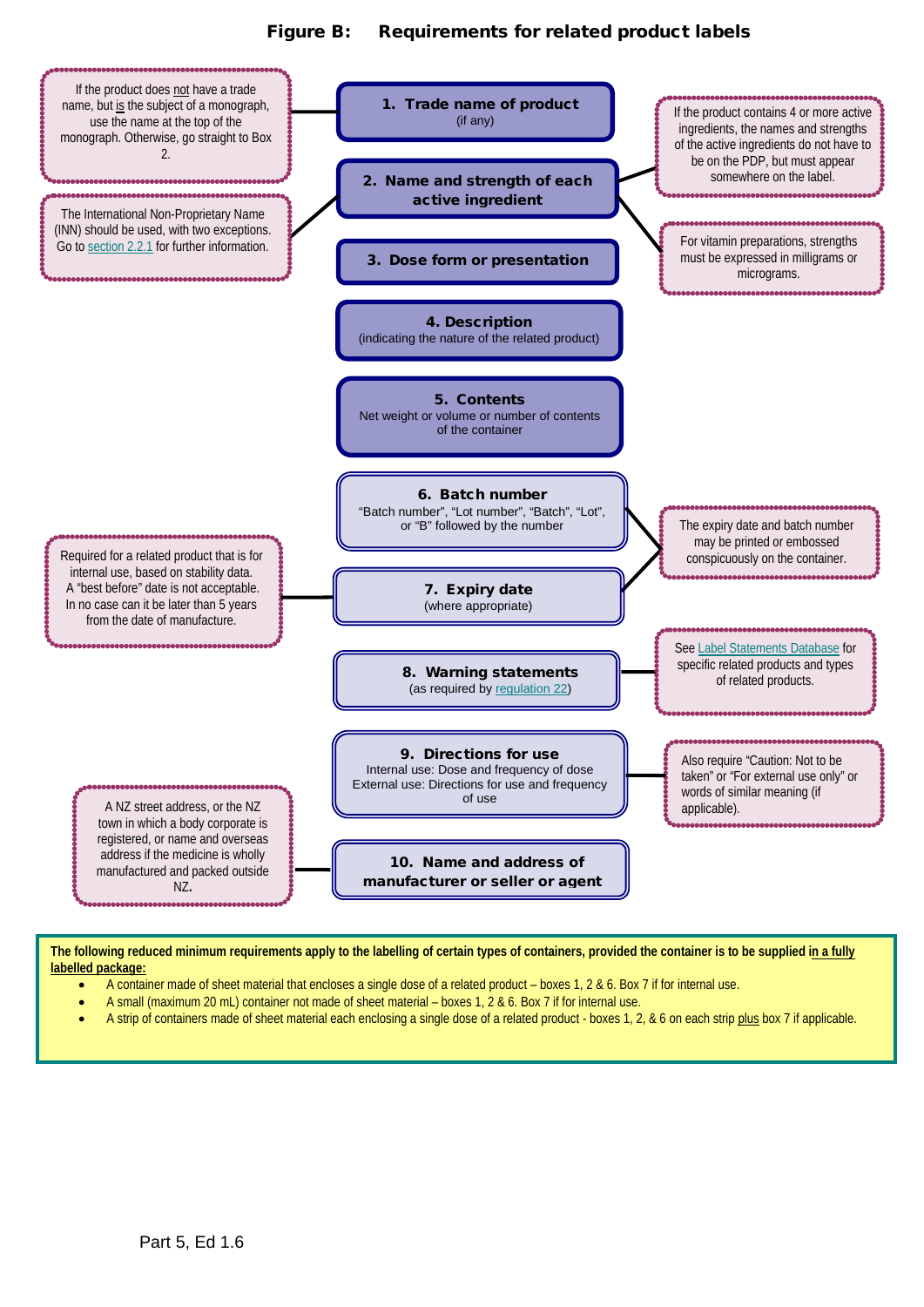#### <span id="page-7-0"></span>**2.2.1. Use of international non-proprietary names**

Use of International Non-proprietary Names (INNs), both for active ingredients and as the generic name for a medicine, has been commonplace on medicine labels in New Zealand for many years. There has also been an international movement away from country-specific terminology systems to use of the INN.

In keeping with that trend it is expected that, with two exceptions, the INN will be used on medicine labels in the New Zealand market. Those exceptions are:

- Adrenaline, which should be used instead of its INN epinephrine
- Noradrenaline, which should be used instead of its INN norepinephrine.

The decision to continue using adrenaline and noradrenaline has been taken on safety grounds and is in keeping with the approach taken in the UK.

It is expected that sponsors of the small number of medicines that are not currently labelled using INN nomenclature will take active steps to move to INN terminology over a short transition period.

The use of the INN should be in accordance with the [WHO INN guidance.](http://www.who.int/medicines/services/inn/publication/en/)

#### **2.2.2. Mandatory warning statements for medicines and related products**

The Medicines Regulations specify that a medicine or related product label must include any warning statements that may be required by guidelines issued from time to time by the Ministry of Health (see [regulation 22\)](http://www.legislation.govt.nz/regulation/public/1984/0143/latest/DLM96186.html?search=ts_regulation_medicines_resel&p=1http://www.legislation.govt.nz/regulation/public/1984/0143/latest/DLM96186.html?search=ts_regulation_medicines_resel&p=1).

To assist sponsors in designing and self-assessing labels for compliance with the Medicines Regulations, Medsafe publishes the warning statements guidance referred to in [regulation 22](http://www.legislation.govt.nz/regulation/public/1984/0143/latest/DLM96186.html?search=ts_regulation_medicines_resel&p=1http://www.legislation.govt.nz/regulation/public/1984/0143/latest/DLM96186.html?search=ts_regulation_medicines_resel&p=1) in the form of a [searchable database of labelling statements](http://www.medsafe.govt.nz/regulatory/labelling.asp) that are required for specific medicines or related products or for specific types of medicines or related products.

Sponsors should check the database and ensure that all relevant statements are included on the label before submitting an application for approval of a medicine.

#### **2.2.3. Labelling of safety containers**

Regulations [37\(4\) and 37\(5\)](http://www.legislation.govt.nz/regulation/public/1984/0143/latest/DLM96512.html?search=ts_regulation_medicines_resel&p=1) list the specific medicines and classes of medicines that must be supplied in a safety container. The labelling requirements for safety containers are the same as those applying to other single-dose containers or strip packs.

While paracetamol is one of the medicines required to be supplied in a safety container, a dispensation has been granted for tablets and capsules that are not in a safety container to be distributed to pharmacies for use in unit-dose dispensing. The following warning is required to be on the label of such packs:

"*Not for general dispensing or retail sale. For unit dose dispensing only*."

#### **2.2.4. Labelling of sample packs**

Packs intended for distribution as samples or gifts must be approved and be labelled in accordance with the regulations. The label on a sample pack for a prescription medicine must include the dose and frequency of dose. If a sample pack is intended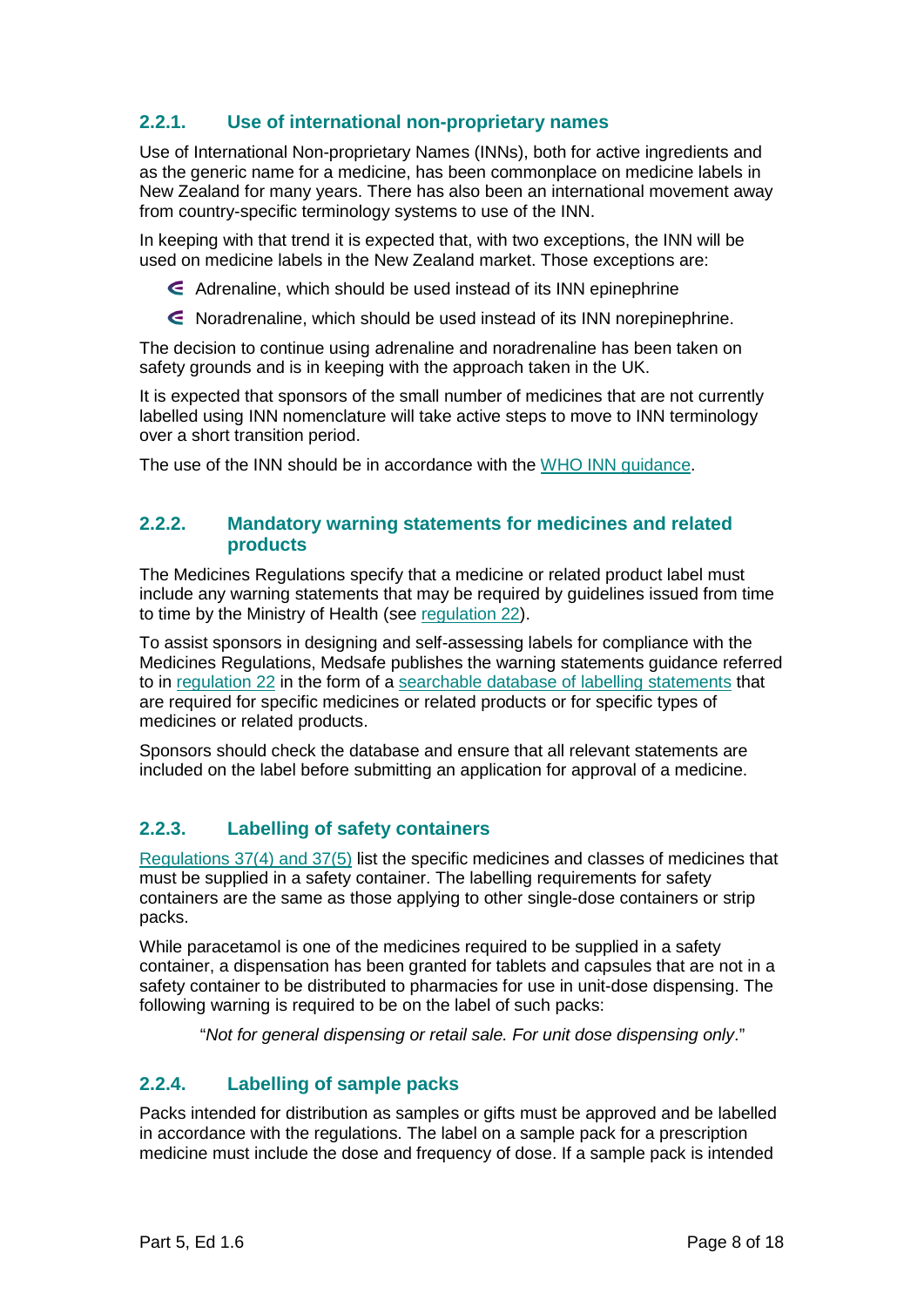as a 'starter pack', the dose stated on the label must be the starting dose approved for the product.

#### **2.2.5. Use of package inserts for medicines**

The Medicines Regulations provide for the use of a separate information sheet where it is impractical to put all the required information on the label because the container is too small (see [regulation 13\)](http://www.legislation.govt.nz/regulation/public/1984/0143/latest/DLM96156.html?search=ts_regulation_medicines_resel&p=1).

For some medicines (eg, cytotoxic agents) it will be necessary to provide information about safe handling and disposal as part of the labelling of the product. This information may be provided on a separate information sheet included with the medicine. The information sheet is considered to be part of the product labelling and must comply with any applicable requirements. It is recommended that, wherever possible, the medicine data sheet is used as the package insert.

#### <span id="page-8-0"></span>**2.3. Exemption from specified labelling requirements for a particular product**

[Regulation 12\(5\) of the Medicines Regulations 1984](http://www.legislation.govt.nz/regulation/public/1984/0143/latest/DLM96155.html?search=ts_regulation_Medicines+Regulations+1984_resel&p=1) provides for the Director-General of Health to grant a labelling exemption to allow a particular medicine to be sold in a specified type of container with a label that is not fully compliant with the labelling requirements set out in the Medicines Regulations.

#### **2.3.1. When is a labelling exemption available?**

Labelling exemptions can be granted for medicines. The legislation does not allow exemptions to be granted for related products or controlled drugs.

All other avenues for achieving compliant labelling (eg, using over-labelling – see [Section 2.4\)](#page-9-1) should be exhausted before a labelling exemption is requested. Labelling exemptions are generally granted in situations where:

- low sales volume for the product (3000 or less units per year, or a greater volume if the sponsor can justify the need for an exemption) mean that the cost of amending the label to achieve full compliance with the regulations would not be recoverable
- temporary unforeseen stock shortfalls occur, necessitating the importation of a product with a non-compliant label in order to maintain continuity of supply of a clinically important medicine.

A labelling exemption will not be granted if it is considered that use of the noncompliant label may be unsafe or cause confusion, creating a safety risk for New Zealand prescribers, pharmacists or consumers.

A labelling exemption is not granted in situations where over-labelling is able to be used to bring the label into compliance with the regulations (see below).

#### **2.3.2. Obtaining a labelling exemption**

A request for a labelling exemption may be submitted with a New Medicine Application (NMA) or with a Changed Medicine Notification (CMN). The application or notification must specify the areas of non-compliance for which an exemption is being sought.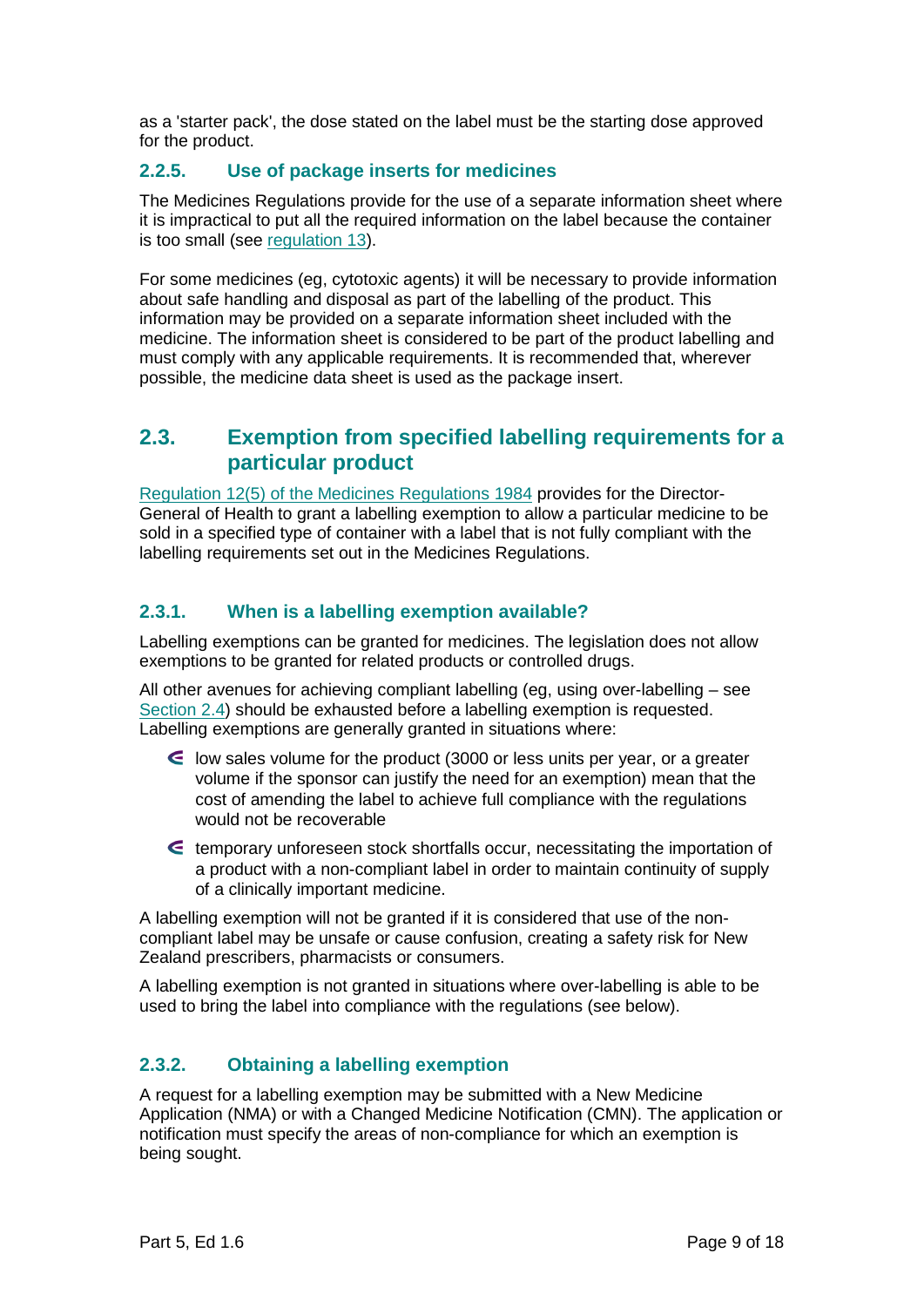Requests for labelling exemptions are considered on a case-by-case basis. An exemption is given for a period of up to two years. The letter granting the exemption will show the period for which the exemption is valid.

Before a labelling exemption expires, the sponsor should check whether an exemption is still required (ie, that there has not been a change to the labelling requirements that mean the previously non-compliant label is now compliant). If an exemption is still required, a new CMN must be submitted, as above.

#### **2.3.3. What does a labelling exemption provide?**

A labelling exemption applies only to the particular medicine product label in relation to which it was granted. If that medicine label is subsequently changed, but the changed label is still not fully compliant with the labelling requirements set out in the Regulations, a new labelling exemption must be requested. It should be noted that a change to a label that is the subject of a labelling exemption is not self-assessable.

A labelling exemption does not permit the use of a product information leaflet or CMI leaflet that is inconsistent with the approved New Zealand data sheet or approved product details.

#### <span id="page-9-1"></span>**2.4. Use of over-labelling to achieve compliance with labelling requirements**

Oversticking of labels to make them compliant with New Zealand legislation is permitted. New Zealand and overseas sites where labelling (including over-labelling) is carried out must comply with Good Manufacturing Practice requirements. All labelling activities carried out in New Zealand must occur at a site that is covered by either a licence to manufacture medicines or a licence to pack medicines.

#### <span id="page-9-0"></span>**2.5. Brand names using umbrella segments**

An umbrella segment is a section of a brand name that is used in the name of more than one medicine to create a brand for a range of products.

Medsafe's approach to the use of umbrella segments in existing brand names is based on the approach used by the United Kingdom Medicines and Healthcare products Regulatory Agency (MHRA) and the Australian Therapeutic Goods Administration (TGA).

Medsafe encourages applicants to develop new product names that do not use umbrella segments but does not intend to impose unnecessary impediments to companies using a particular name where other features (such as pack design, labelling etc) can provide adequate distinction between products.

#### **2.5.1. Components of a product name**

The 'name' of a product is made up of the following:

the **Proprietary name** (ie, the trade mark of the medicine or the unique name assigned to the medicine by the sponsor and placed on a label)

**or** (if there is no proprietary name)

the **Non-proprietary name** (ie, the name, including dose form, used to describe the medicine in a pharmacopoeial monograph).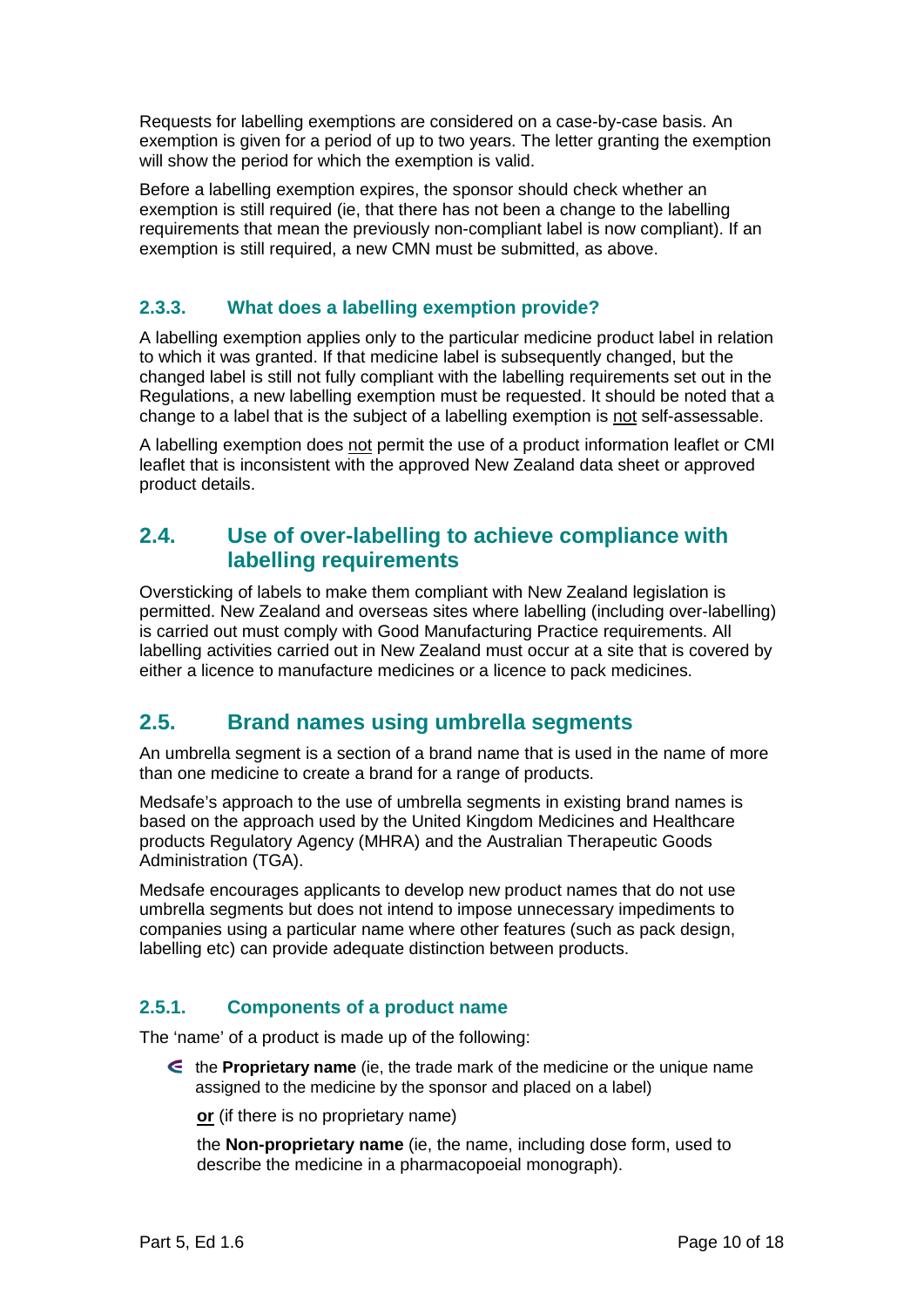If no monograph exists, the non-proprietary name comprises the name(s) of the active ingredient(s) and the name of the dosage form (eg, Promethazine 25mg tablets)

any **unique word or code** given to the product.

For products that are approved with a generic name, the name of the sponsor or distributor (as it appears on the label wherever it is located) may be regarded as part of the name of the product or as an identifier. For example, a product labelled *Cold and Flu Tablets* with a sponsor identified on the label as *Acme Pharmaceuticals* may be regarded as having the name *Acme Pharmaceuticals Cold and Flu Tablets* or as *Cold and Flu Tablets* (with *Acme Pharmaceuticals* as the identifier). Medsafe takes this approach to distinguish between generically named products marketed by different companies.

#### **2.5.2. Assessing the suitability of a proposed product name**

Medsafe will consider each application for a new product name that includes an umbrella segment on the merits of the data and accompanying justification provided. The focus will be on ensuring that any proposed name supports the safe and appropriate use of the medicine, complies with legislative requirements and is unlikely to cause confusion or be misleading.

The whole presentation of the medicine will be taken into account when considering the suitability of a proposed new product name involving an umbrella segment. Presentation includes features such as the name of the medicine, its labelling and packaging, and any informational material associated with the medicine.

Product names including umbrella segments should not be misleading with respect to the therapeutic effects, safety or composition of the product and should not be confusingly similar to the names of other medicines previously approved in New Zealand.

Where an umbrella segment is to be used for more than one product, the segment should not be used if its use is likely to result in safety or efficacy concerns resulting from confusion between the products sharing the same umbrella segment. Such concerns may arise for example if the products contain different active ingredients, if the products can be used in different patient populations, if their safety profile is different in different populations (eg, one can be used in pregnancy or in patients with renal impairment or in elderly people, and the other cannot), if their interactions are different, if their features of and treatment for overdose are different, or if their speeds of onset are different.

When developing labels, companies are encouraged to give less prominence to the umbrella segment and greater prominence to the active ingredient(s).

#### **2.5.3. Recommended approach to umbrella branding in specific situations**

The following table sets out acceptable approaches for dealing with specific situations.

| Situation where an umbrella<br>segment will be used in the name | Recommended approach                           |
|-----------------------------------------------------------------|------------------------------------------------|
| The proposed product contains                                   | The proposed product name should be            |
| additional active ingredients and is                            | different to the name of the existing product, |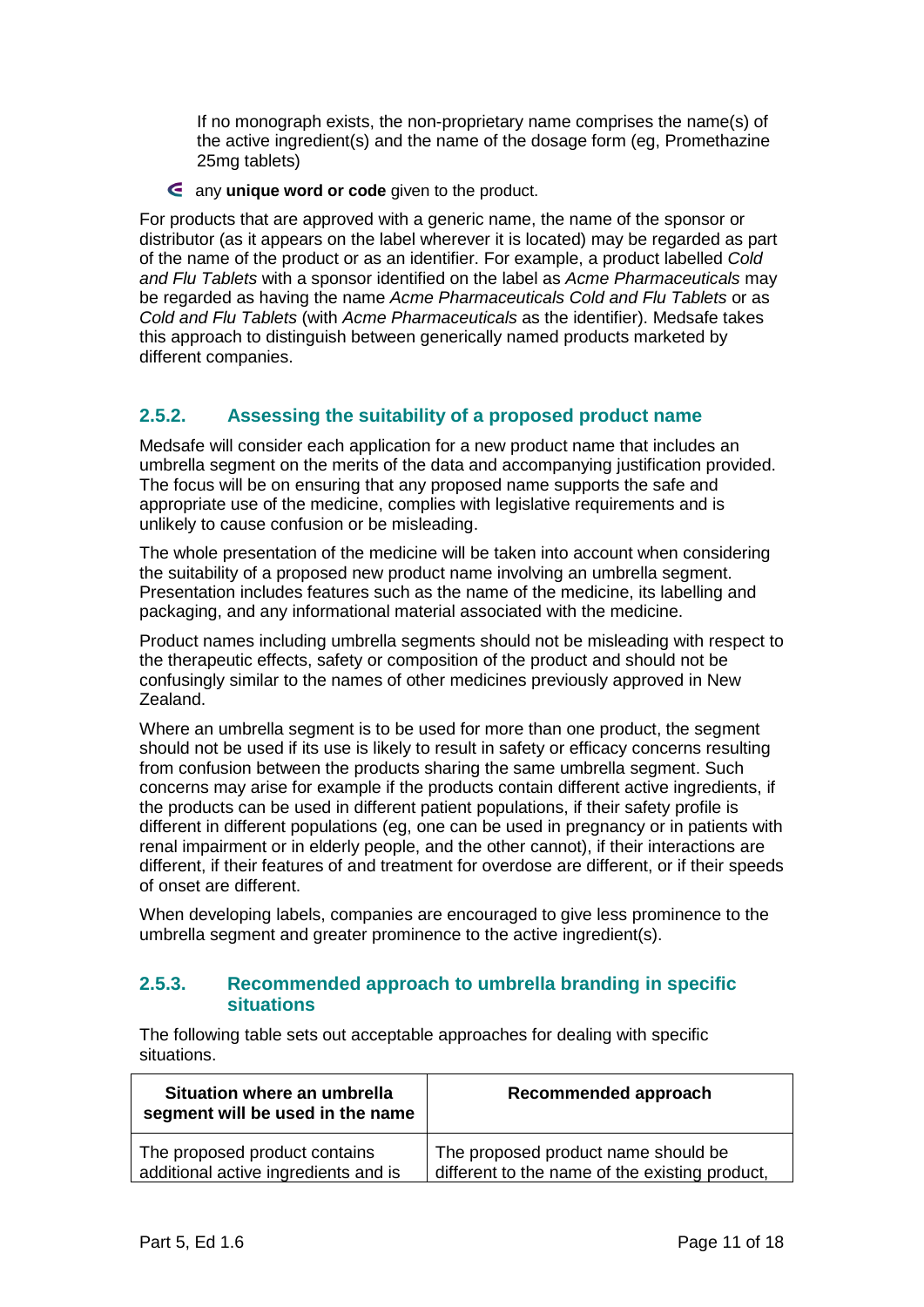| for use in the same therapeutic<br>areas as the existing product using<br>the same umbrella segment.                                                                                                                | usually by the use of a suitable suffix or<br>prefix. The suffix or prefix should not give rise<br>to inappropriate impressions of superiority or<br>ambiguity.                                                                                                                                                                                                                                                                                                                                                                                                                                                                                                               |
|---------------------------------------------------------------------------------------------------------------------------------------------------------------------------------------------------------------------|-------------------------------------------------------------------------------------------------------------------------------------------------------------------------------------------------------------------------------------------------------------------------------------------------------------------------------------------------------------------------------------------------------------------------------------------------------------------------------------------------------------------------------------------------------------------------------------------------------------------------------------------------------------------------------|
| The proposed product contains the<br>same or additional active ingredients<br>and is for use in a <b>different</b><br>therapeutic area than the existing<br>product using the same umbrella<br>segment in the name. | If the existing product name is associated with<br>a particular therapeutic area, it will be<br>necessary to provide reassurance that<br>extension to a different therapeutic area will<br>not give rise to safety issues. Where the new<br>product contains the same active ingredient<br>as the original product, reassurance could be<br>provided by differentiating the packs using a<br>suitable descriptor indicative of the new<br>therapeutic area (eg, Acme Cold and Flu<br>Capsules and Acme Headache Capsules).                                                                                                                                                    |
| The proposed product contains<br>different active ingredients and is<br>for use in the same or a different<br>therapeutic area as the existing<br>product.                                                          | If the existing product name is associated with<br>a particular active ingredient, it will be<br>necessary to provide assurance that the use<br>of the umbrella segment will not give rise to<br>safety issues or efficacy issues due to<br>differential efficacy and speed of onset of<br>effect. This situation is likely to be the most<br>difficult one to obtain approval for. Applicants<br>are therefore encouraged to develop new<br>product names without umbrella segments for<br>each product.<br>If no such association exists, the name should<br>be clearly different from the existing product<br>using, where possible, the name of the active<br>ingredient. |

#### **2.5.4. Factors to be addressed in applications for product names using umbrella segments**

In order to allow a risk-based assessment of proposed product names including umbrella segments, Medsafe, in its assessment of an application, will consider the factors listed below, as appropriate, when determining whether it considers a product name that includes an umbrella segment to be acceptable. Medsafe will also take into account the classification status of the product (ie, whether pharmacist only, pharmacy only, or unscheduled), noting that the classification status of a product may change over time.

In order to facilitate Medsafe's consideration of the application, applicants should consider and address the type of factors listed below in their application. A risk analysis for the new application, that takes into account all of these points and also considers the impact on existing products sharing the same umbrella segment within their name would facilitate Medsafe's consideration of the application. It would be helpful if, as part of the risk assessment, the applicant addresses how they propose to deal with any potential risks that are identified or explain why, in their opinion, they do not represent a problem.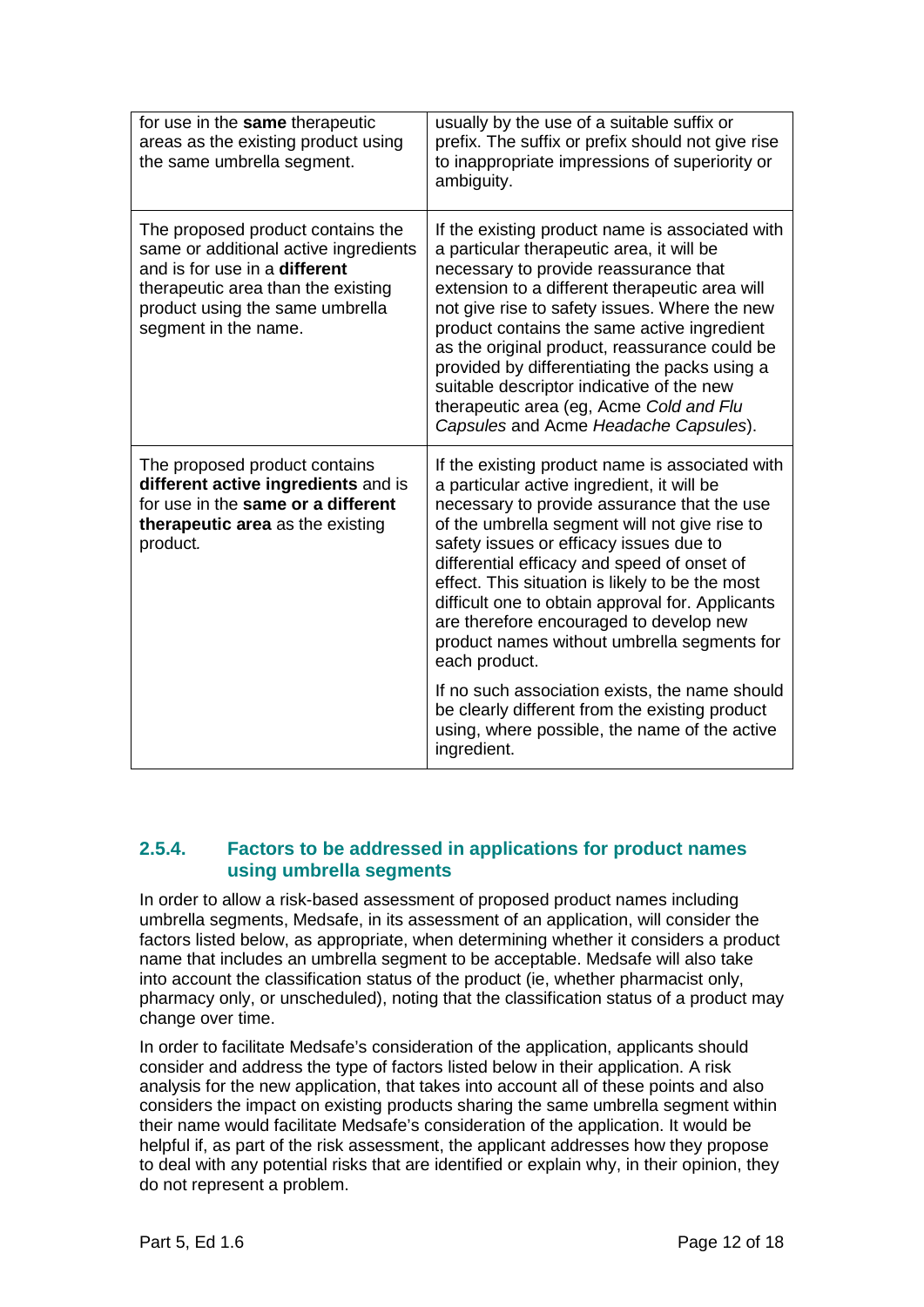- Rationale for the use of the name.
- Results of any consumer testing undertaken using methodologies designed to demonstrate consumer understanding of the label and the instructions for use.
- Description of other products within the company's own range or from another company with the same or similar (either in spelling or phonetic terms) umbrella segment.
- $\epsilon$  Indications for each relevant product.
- $\epsilon$  Discussion of any safety issues that may arise from use of the umbrella segment for the new application, should the new product be confused with other products with the same or similar umbrella segments, based on consideration of the safety profile of the active ingredients.
- Any association between safety and relevant brand(s).
- Specific populations of patients/consumers where differences between products with the same umbrella segment exist eg, children, pregnant women, elderly people, those with renal or hepatic impairment.
- Differences in interaction with other medicines.
- Differences in indications, contraindications, warnings, posology (including dosing frequency, different strength) and other product information.
- Differences in effects of and management of overdose.
- Differences in the mode and speed of action between active ingredients in products sharing the same umbrella segment of their product name (eg, heartburn and indigestion containing alginate and antacid or H2 antagonist respectively).
- Use of different suffixes/prefixes etc and how these may differentiate between products, addressing issues such as strength, population, therapeutic area etc.
- Details of the pack including
	- Pack overall colour and design
	- Pack design shape
	- Placement and prominence of active ingredient and usage information
	- Dose form(s) of product
	- Inner pack colour, design and shape
	- Pack size(s)
	- Ability to differentiate between products sharing the same umbrella segment in their product name.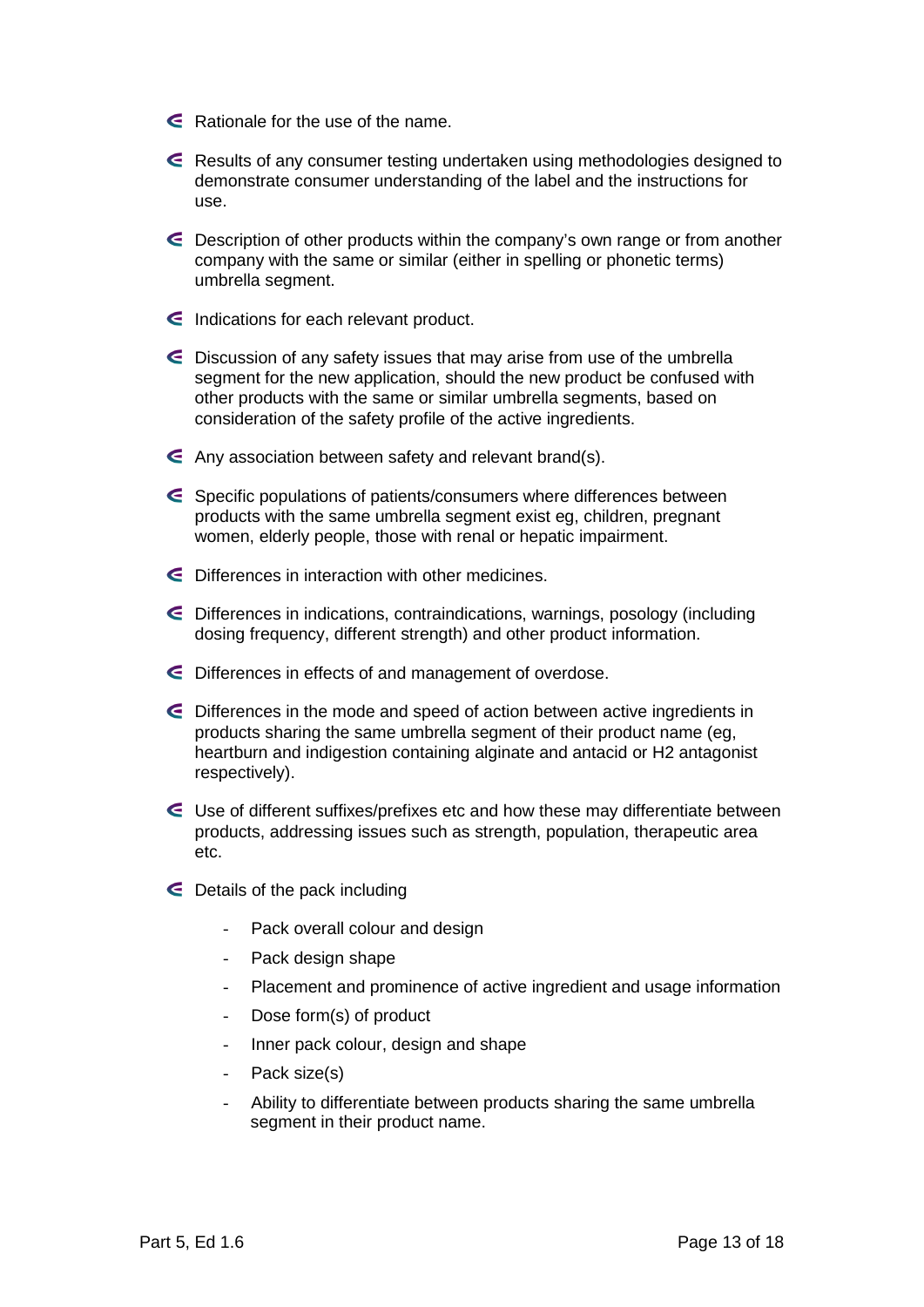### **Section 3: Obtaining approval for new and changed medicine and related product labels**

**Section summary**

*This section provides information on how and when labels need to be submitted for approval.*

#### **3.1. When is approval required for a label?**

All labels for new medicines and related products (including container and package labels) are required to be submitted with the application for consent to distribute the new product and are assessed during the evaluation of the NMA or NRPA.

Prior approval, through the CMN/CRPN process, is required whenever a change:

- $\epsilon$  is made to the actual information appearing on the label relating to the name, strength of active ingredient, dosage instructions or warning statements. This does not apply if the change is only to the colour or print style used for this information
- $\epsilon$  is made to the label as a result of the medicine being re-classified under the Medicines Regulations or as a Controlled Drug. However, prior approval is not required if the only change is to the classification statement.
- $\epsilon$  is made to a label for which a labelling exemption has previously been granted

or

results in the label becoming non-compliant. Note that a label may become non-compliant as the result of changing the position of certain information.

Any other change to a label is required to be notified using the Self-Assessable Change Notification (SACN) process. Changes notified through the SACN process may be implemented as soon as the notification has been validated by payment of the invoice issued by Medsafe. Medsafe carries out random audits of self-assessed labelling changes, and if any problems are identified, sponsors are required to submit a CMN to obtain approval for the changes needed to bring the label into compliance.

#### **3.2. Submitting applications for approval of new and changed labels**

An application for approval of a new medicine or related product, or a changed medicine or related product notification that involves a label change must include the following:

- colour artworks of labels and packaging material. Artwork does not need to be actual size, but must be legible, drawn to scale and include a statement of the label dimensions. If the same label (apart from the contents statement) is to be used for several pack sizes of the same strength of a product, it is only necessary to submit exemplar artwork for one pack size and state that it applies across the pack size range.
- $\epsilon$  a copy of the current label (if applicable)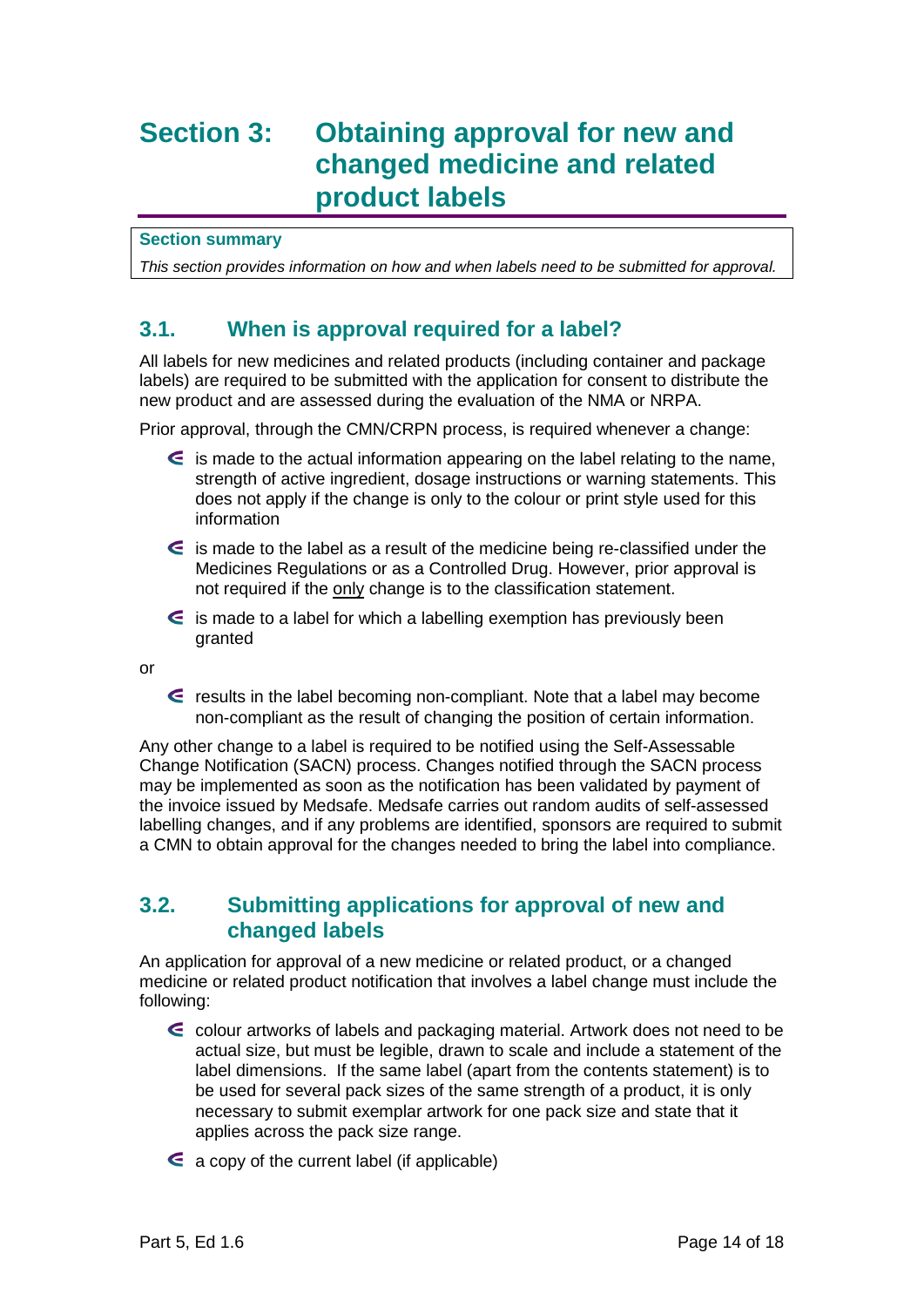$\epsilon$  a signed labelling declaration (see [section 3.3\)](#page-14-0)

#### <span id="page-14-0"></span>**3.3. Labelling declaration**

Each new medicine or related product application, and each changed medicine or related product notification involving a label change, must include a signed labelling declaration (as part of the declarations and commitments form).

The declaration must either state that the label complies with the legislation in all respects, or identify those aspects in which the label is non-compliant. If the label is non-compliant, the applicant should first investigate the possibility of achieving compliance (eg, by over-labelling). If this is not feasible, and the relevant criteria are met, a labelling exemption may be requested (see [section 2.3\)](#page-8-0).

A separate labelling declaration is required to cover each product or range of products.

In signing the declaration, the applicant is accepting legal responsibility for compliance of the label(s) with the legislation.

Medsafe no longer requires companies to submit completed label check lists.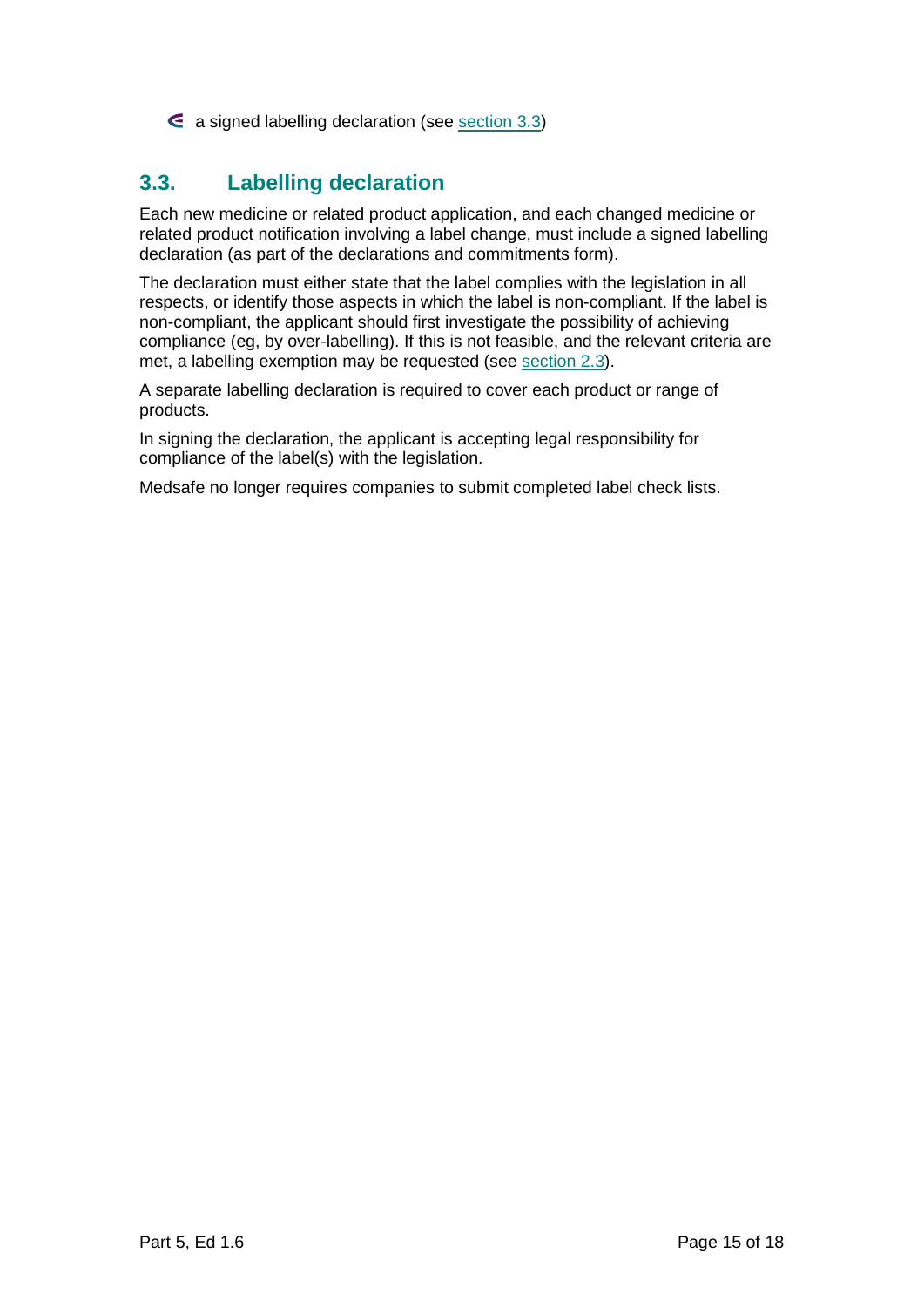### <span id="page-15-0"></span>**Section 4: Best practice guidance on labelling of medicines**

#### **Section summary**

*This section provides information on the use of barcodes and other aspects of best practice labelling.*

The Medicines Regulations set out the mandatory requirements for the labelling of medicines. These represent the minimum requirements to be met when designing labels. In general, these requirements relate to the information that needs to be included on the label, rather than to the way in which that information is presented.

It is well recognized that good label design plays a significant role in improving the safe use of medicines by enhancing the ability of healthcare professionals and patients to identify, select and use medicines correctly. Barcoding of medicines is also recognised as an important tool in reducing medication errors and is strongly recommended.

There may be situations where it is not possible to label a particular medicine in accordance with best practice recommendations. Sponsors should, however, always utilise the available guidance on best practice for medicine labelling when designing and assessing the suitability of labels for products supplied in New Zealand.

#### **4.1. Recommended best practice guidance on the labelling of medicines**

The following resources provide useful guidance on best practice in medicines labelling:

- *Best [practice guidance on labelling and packaging of medicines](https://www.gov.uk/government/publications/best-practice-in-the-labelling-and-packaging-of-medicines)* (MHRA Guidance published 2014)
- *[Guideline on the readability of the labelling and package leaflet of medicinal](http://ec.europa.eu/health/files/eudralex/vol-2/c/2009_01_12_readability_guideline_final_en.pdf)  [products for human use](http://ec.europa.eu/health/files/eudralex/vol-2/c/2009_01_12_readability_guideline_final_en.pdf)* (Revision 1 published by the European Commission 12 January 2009)
- *[Design for Patient Safety](http://www.nrls.npsa.nhs.uk/resources/collections/design-for-patient-safety/?entryid45=63053)* (A guide to the graphic design of medication packaging) (NHS National Patient Safety Agency 2<sup>nd</sup> Edition 2007)

#### **4.2. Barcoding on medicine labels**

Barcoding is an important tool for ensuring correct identification and selection of medicines and reducing medication errors.

Whilst it is not mandatory for labels on medicines supplied in New Zealand to include a barcode, **sponsors are strongly encouraged to place bar codes on original packs at the point of manufacture/packing**. This recommendation applies to single-dose packs as well as multi-dose packs.

Given that bar coding is increasingly being used internationally, it is expected that most products will have a barcode and that bar coding will become mandatory in the near future.

The following links can be used to find information about barcode types and product identifiers (GTINs):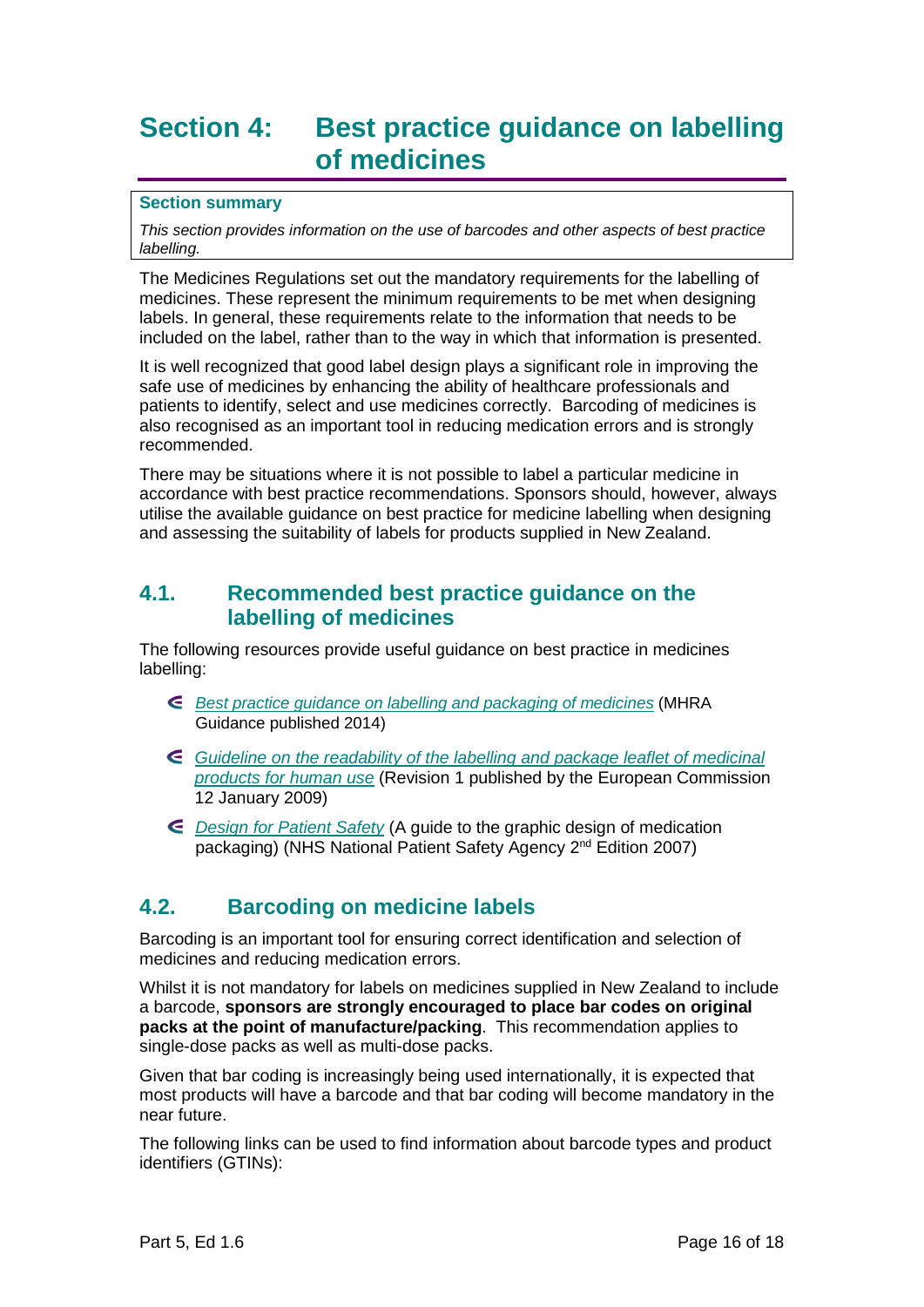- *[Bar Code Types](http://www.gs1.org/barcodes/technical/bar_code_types)* (published by GS1 Healthcare)
- *[New GS1 Product Identification Standard](http://www.gs1.org/sites/default/files/docs/media_centre/gs1_pr_210110_healthcare_AIDC_Application_Standards.pdf)* (published by GS1 Healthcare January 2010)
- *[Healthcare GTIN Allocation Rules](http://www.gs1.org/docs/gsmp/healthcare/GS1_Healthcare_GTIN_Allocation_Rules.pdf)* (Issue 9 published by GS1 Global Healthcare User Group November 2014)